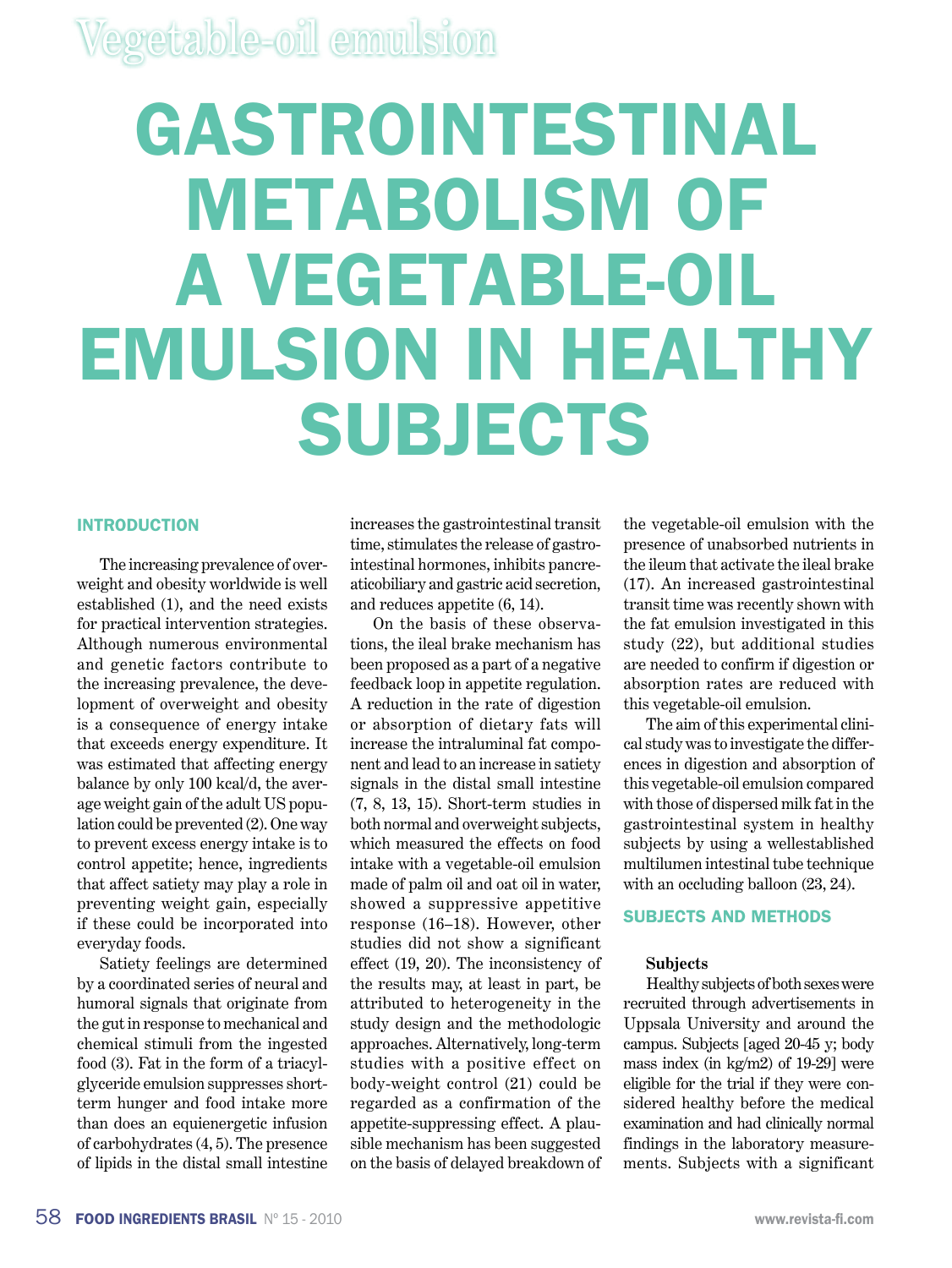clinical illness or injury within 2 wk before the first administration of the trial, history of cardiac, renal, hepatic or significant gastrointestinal disease, hypersensitive stomach, history of lactose intolerance or other types of food intolerance, symptoms or signs of an ongoing allergy or hypersensitivity, history of drug addiction or alcohol abuse, requirement of concurrent medication during the study, and intake of any prescribed medicine within 2 wk before the study were not eligible to be included. After an initial screening, 16 healthy subjects (4 men and 12 women; age range 23–36 y; mean age: 28.0 y for men and 27.9 y for women; mean body mass index: 23.1 for men and 22.2 for women) participated in the study.

#### **Ethics**

The single pass jejunal-perfusion studies were performed at the Clinical Research Department, University Hospital, Uppsala, Sweden, and were approved by the Ethics Committee (decision no. 2007/324; 19 December 2007) and the Radiation Ethics Committee of the Medical Faculty (Radiation Ethics Committee decision no. 08:03; 19 February 2008) of the Uppsala University.

Signed informed consent was obtained from all participants.

#### **Study design**

The study had a randomized, double-blind, single-product administration and placebo-controlled crossover design and was carried out within 3 wk. The study started on 25 February 2008 and was completed on 23 April 2008. Each subject was studied on 2 separate occasions with a > 5-d interval between study visits.

Within the study, participants were evenly randomly assigned between the 2 study days; one group received the test product first (300 g yogurt that contained 8.5 g fat from a vegetable-oil emulsion), whereas the other group received the control product first (300 g of yogurt that contained 8.5 g dairy fat).

#### **Clinical method**

All subjects were on a standardized diet the day before the experiment because they received all food items to be consumed from the institute. The energy and macronutrient amounts were set according to the Swedish Nutrition Recommendations for men and women, respectively, at age 20–50 y with normal physical activity (men: 2900 kcal; women: 2200 kcal; percentage of energy given at 55%, 30%, or 15% for carbohydrates, fats, and proteins, respectively).

After an overnight fast of 10 h, the perfusion tube (LOC-IGUT; Synectics Medical, Stockholm, Sweden) was introduced through the mouth and positioned in the proximal part of the small intestine during fluoroscopic guidance (Philips BV 21-S; Philips Healthcare, Best, Netherlands). During insertion, a polytetrafluoroethylene-coated guide wire inside the instrument was used to facilitate the passage of the tube into the small intestine (Amplatz extrastiff wire guide; William Cock Europe A/S, Bjaereskov, Denmark). The tube was a multichannel device designed and extensively validated at our laboratory (23–25). The tube could be fitted with 2 occluding balloons for segmental studies of intestinal metabolism in a closed segment of the intestine. In this study only the distal balloon was inflated because we wanted to include all enzymes excreted and transported into the intestine from saliva, the stomach, bile, pancreatic juice, and the intestinal wall and, thereby, mimic the normal intraluminal metabolism of food. With one balloon inflated, the available surface area for absorption was similar between experiments.

This is described in detail elsewhere (25). The tube was placed at approximately the same position in the proximal small intestine in all subjects. After finishing each experiment, the position of the tube was determined. Along with the perfusion tube, another tube was positioned in the stomach for infusion of the different yogurt products as well as for obtaining samples from the stomach for different analyses (Salem sump tube; Sherwood Medical, Tullamore,

Ireland). The detection of the placing of this gastric tube was performed in the same manner, and it ensured that infusion of the 2 different products was carried out in a likewise position in the stomach in all subjects. Once the perfusion tube was in place, a distal balloon was inflated with 26– 30 mL air. The distance from the tip of the gastric tube, where the products were infused, to the occluding balloon of the perfusion tube in the proximal jejunum, where the intestinal juice mixed with the different partly digested yogurts was collected, was 35 cm at the beginning of each experiment. All gastric fluid was collected and replaced by 20 mL saline solution before infusion of the yogurt products through the gastric tube. After infusion, samples were drawn at regular time intervals. After 30 min, a gastric sample of 10 mL was taken, whereafter the gastric tube was rinsed with 10 mL saline solution. At the end of the experiment, after 180 min, the total contents of the stomach were retrieved. During 3h, intestinal samples were collected every 30 min in vials that were kept at 37°C. All samples obtained were checked for pH (indicator paper ranged from pH 2.0–9.0 in steps of 0.5 pH units; E Merck AB, Stockholm, Sweden). A minute amount of the samples was taken for light microscopy, accurately weighed, and directly brought to a pH ,3 with  $0.1g 1$  mol/L HCl solution/g sample, immediately frozen with liquid nitrogen, and stored at 280°C until freeze-dried (Alpha 2–4 LD; Martin Christ, Osterode am Harz, Germany and VirTis Wizard 2.0; SP Industries, Gardiner, NY). Thereafter, the dried samples were stored at 280°C.

#### **Products**

In this study, 2 different yogurt products were investigated. The control product contained milk at, and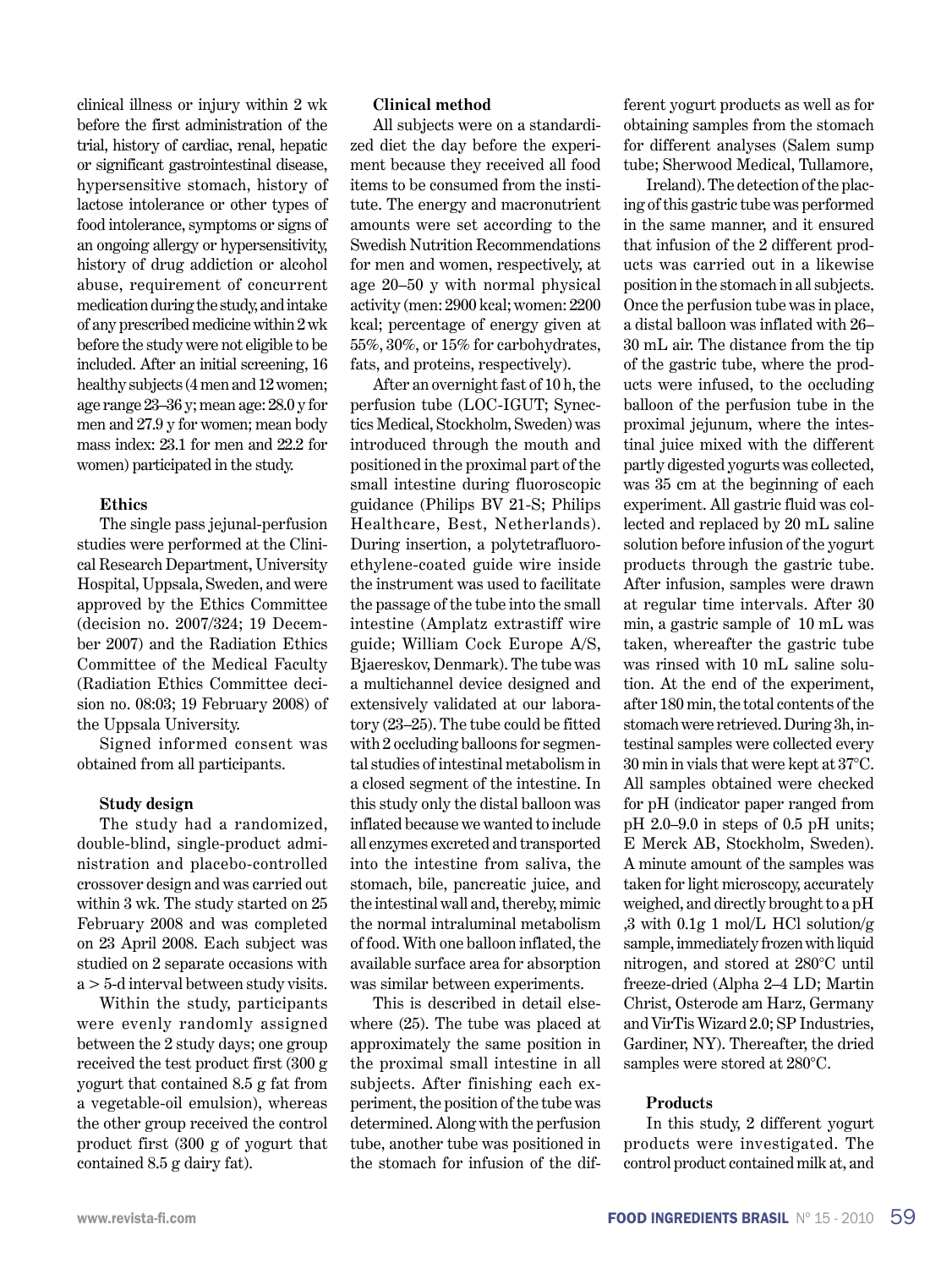the test product contained the vegetable-oil emulsion Fabuless (DSM Food Specialties, Delft, Netherlands) (535 and 538 kcal, 28.3 and 28.3 g fat, 32.7 and 33.0 g protein, and 37.7 and 37.7 g carbohydrate, respectively; the content is given per 1000 g product). The laboratory scale production of the test products was described elsewhere (22). Two batches of each yogurt were produced; the shelf life of the products was too short to cover the study period with one batch. The mean (6SD) lipid emulsion particle sizes for the 2 batches each of the control and test yogurts, respectively, were 621 6 429 and 572 6 367 nm with 21.6% and 16.2% .1 lm and 589 6 437 and 520 6 340 nm with 13.8% and 11.7% .1 lm as determined with an LS 13 320 Laser Diffraction Particle Size Analyzer (Beckman Coulter BV, Woerden, Netherlands).

Before particle-size analysis and for light-microscopy evaluation, the yogurt samples were dispersed into tubes containing 0.2% EDTA in sodium hydroxide solution at pH 12 to dissolve protein (Sigma Aldrich, Zwijndrecht, Netherlands).

#### **Analytic measurements**

Several different analyses were performed such as analyses of lipid composition [monoacylglycerides, diacylglycerides, triacylglycerides, and free fatty acids (FFAs)], fatty acid composition [fatty acid methyl ester and FFA composition], and lipase activity (for gastric juice at the start of the experiment only). Microstructural analyses were done by light microscopy, X-ray diffraction, and differential scanning calorimetry (DSC).

#### **Lipid-composition analyses by HPLC**

For HPLC, the freeze-dried samples were extracted as follows: 20 mg homogenized sample was extracted with 1 mL solvent mixture [heptane chloroform (3:1)], followed by ultrasonic treatment of 15 min (ultrasonic bath model no. USC1700D; VWR,

Amsterdam, Netherlands), and vigorously shaking for 1 h (laboratory shaker, KS501 IKA; Labortechnik, Staufen, Germany). The solid material was removed by filtration with 0.2 lm polyvinylidene fluoride membranes (Pall Life Sciences, Ann Arbor, MI), and 10 ll was injected into a normal phase HPLC (Agilient 1100 liquid chromatograph; Agilent Technologies, Santa Clara, CA) equipped with a polar (cyano) column with evaporative light-scattering detection (Sedex 75; Polymer Laboratories Ltd, Shropshire, United Kingdom). A gradient of heptane–t-butylmethylether was used as a running medium. With the use of the calibration line and the Chromeleon Chromatography Management System program (Dionex Corporation, Sunnyvale, CA), the components were determined. Values were converted into moles by using average molecular masses calculated according to the fatty acid composition of the test products. Lipids were separated with a normal-phase chromatography system by using a gradient of organic solvents (26). Retention times were determined with commercial samples of known composition.

Avariation of the method was determined by measuring several samples in triplicate. For low concentrations of lipid material (0–2 mg/ mL), the SD on the data was observed to be 0.08 g/mg, for higher concentrations (2–15 mg/mL), the relative SD on log values was determined to be 5.7%. In both cases the deviations were smaller than the total spread within the results and, therefore, were not taken into account for further results.

#### **Fatty acid analyses**

The fatty acid profile of the whole lipid composition was determined by the fatty acid methyl ester method. A sample amount of the crude sample was saponified and esterified to its methyl esters and quantified compared with an internal standard of pentadecanoic acid methyl ester. Approximately 30 mg of the sample and 20 mg pentadecanoate were weighed accurately in a headspace vial. A magnetic stirrer, 1 mL toluene/ butylated hydroxytoluene solution, and 4 mL of 0.5 N NaOH solution were added to each tube. The vials were closed with a crimp cap and gently stirred and heated in a heating module for 5 min at 100°C. After cooling down, 5 mL of boron trifluorid-methanol-complex solution (80 1663; E Merck AB) was added, and the vial was closed again and heated once more for 30 min at 100°C. After cooling down, 4 mL heptane and 5 mL saturated sodium chloride solution was added. After mixing thoroughly, the vial was centrifuged at 3000 rpm for 10 min. Gas-chromatography analyses were performed with a gas chromatography system [Hewlett-Packard 5890 series 2; Hewlett-Packard (now Agilent), Amstelveen, Netherlands] equipped with a flame ionization detector, a fused silica column [CP-Sil-88; Varian (now Agilent), Walnut Creek, CA], and an injection volume of 1 lL with nitrogen as the carrier gas. The profile of the FFA part of the lipid composition was determined by a method described previously (27).

#### **Gastric lipase activity**

Gastric lipase activity was determined in gastric samples taken before yogurt infusion as described previously (28). The gastric juice (without pH adjustment) was frozen with liquid nitrogen and stored at 280°C until analysis. The freeze-dried samples were diluted  $(50 \text{ mg} + 2.5)$ mL with demineralized water). The measurements were performed with a pH titrator (pH stat TM854; Radiometer, Brønshøj, Denmark) at 37°C. The first part of the measurements was conducted by using a pH-stat method (1 min at pH 5.4), and the second part of the measurements was conducted by using an endpoint method (quickly from pH 5.4–9.4).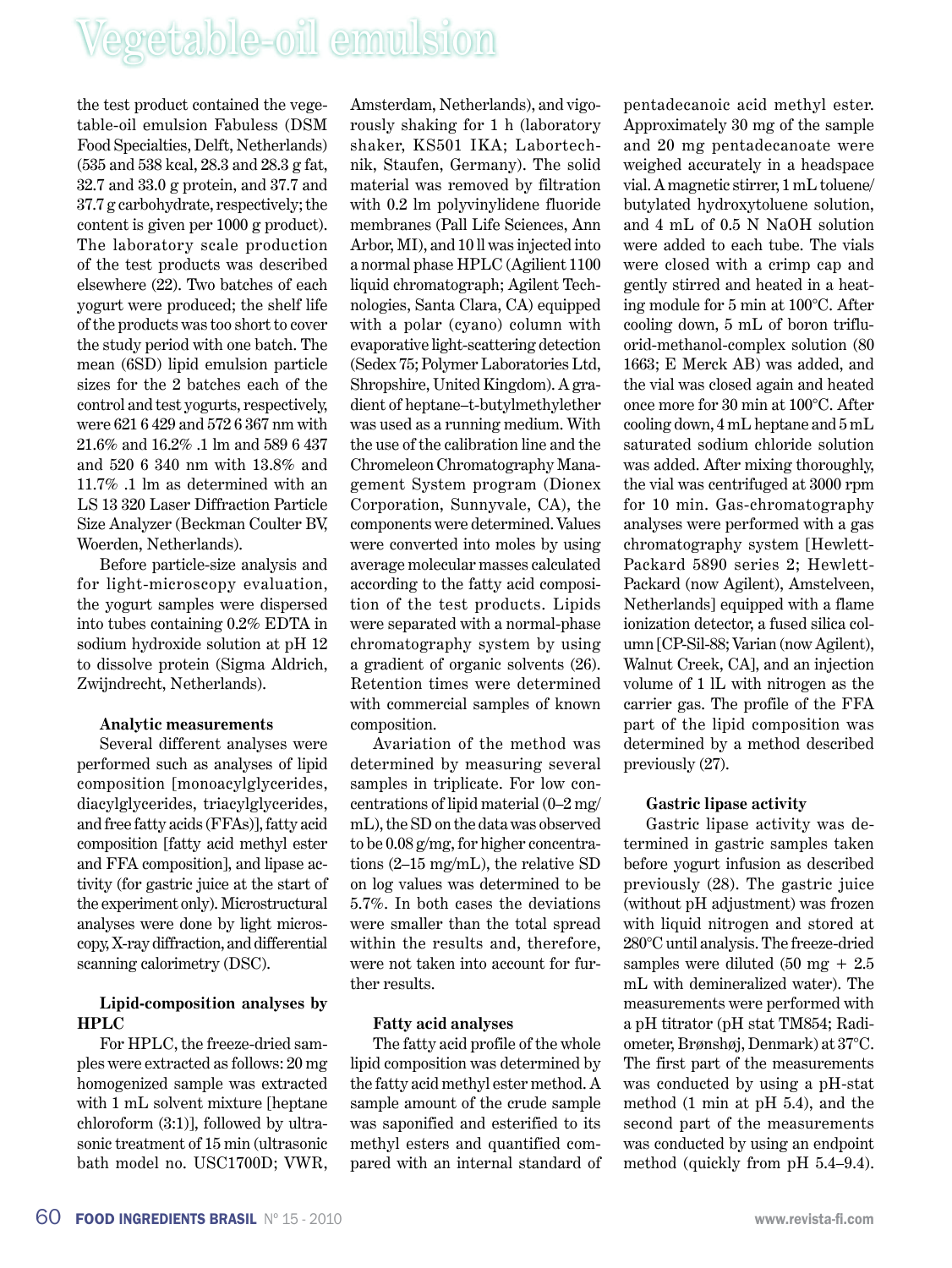The total dosed volume (parts  $1 + 2$ ) of sodium hydroxide was the measure for the activity. A blank measurement of each sample (medium without substrate + sample) was also performed, and this (volume) was subtracted from the total dosed volume.

#### **Light microscopy**

In vivo samples for light-microscopy evaluation were taken after 30 min (gastric samples) and 60 and 180 min (jejunal samples). One drop of the gastrointestinal sample was placed on a slide, covered, and immediately evaluated by light microscopy (Nikon Eclipse E800 with image-analysis program Lucia GF on MV-1500 version 4.6; Nikon Instruments Europe BV, Amstelveen, Netherlands) by using the phase-contrast mode, mostly at a magnification ·40. Four images were taken, one from each quadrant of the sample, which usually focused on a part of the sample with more details. Two investigators visually analyzed the images on the basis of the following criteria: droplet size, air bubbles, protein leftovers, rods or lactic acid bacteria, mucus or cells, and a general overview. In jejunal samples where crystals were observed, the amount of crystals was estimated by counting the number of crystals in each image of each quadrant. If in  $\geq$  3 of 4 images,  $\geq$  5 crystals were observed, the sample was characterized as having many crystals. For < 3 images that showed  $\leq$  5 crystals, the sample was characterized as having a few crystals. If no crystals were observed, the sample was characterized as having no crystals.

#### **X-ray diffraction of crystals**

Freeze-dried powders of a subset of samples were subjected to X-ray diffraction. Powder-diffraction measurements were performed with a Bruker D8 Advance equipped with a Vantec detector by using h-h geometry (Bruker Austria, Wien, Austria). Experiments were performed with a 0.3° divergence slit by using a scan

speed of 0.3°/s. A series of patterns was recorded from each sample to monitor possible changes in the materials and improve data quality. Identification of the components was performed with the International Centre for Diffraction Data (www.icdd.com) database.

#### **DSC**

A selected set of freeze-dried samples from the jejunum sampled after 60 min of perfusion time was subjected to DSC with a Mettler Toledo DSC 821 (Mettler, Tiel, Netherlands) in a temperature range from -15°C to 200°C and heated with a rate of  $5/C/min$ . Aluminum pans  $(40-\mu L)$ were filled with 10 mg of the freezedried sample. An empty pan was used as a reference.

#### **Raman microscopy**

Raman microscopy (29) was performed on freeze-dried material with a Jobin Yvon LabRAM HR800 system (Villeneuve d'Ascq, France; 600 grooves/mm grating and  $\lambda =$ 514.5-nm laser). An Olympus LM PlanFL objective (X100; Hamburg, Germany) was used in conjugation with a 100- $\mu$ m confocal pinhole.

As reference samples, palmitic acid (Sigma Aldrich) was used as well as the sodium and calcium salts, which were made by adding an equimolar amount of the hydroxide to an aqueous dispersion of palmitic acid at 80°C. Freeze-dried jejunal samples were washed with isopropanol, ethanol, and water and observed by using reflected light microscopy to select objects that were subsequently analyzed by Raman spectroscopy. Four spots of each sample were used to identify the nature of the crystals.

#### **Statistical data analyses**

Data are presented as arithmetic mean values and corresponding SEMs. Statistical analyses were performed by using Student's t test for paired and unpaired data regarding the amount of lipids and volume

obtained in each time interval when the subjects were given the vegetable-oil emulsion composition compared with when subjects consumed the control product (GraphPad Prism version 3.0; GraphPad Software, San Diego, CA). Calculations of Pearson's product moment r and Spearman rank r were used for testing differences in lipase activity. The study of data with multiple measurements within the 2 treatments was performed with analysis of variance for repeated measurements (univariate mixed-effect model approach).

For the mixed-effect analyses, the principal model was restricted to the main effect of the treatment · time interaction. Statistical analysis of variance was performed with SAS software (version 9.1; SAS Institute, Cary, NC). Differences were considered significant at P ,0.05.

#### **Results**

In 11 out of 16 subjects, samples were obtained from all time periods and from both gastrointestinal sampling sites. In 5 subjects some gastrointestinal samples were missing because those experiments did not last for 180 min or samples could not be obtained (Table 1). The position of the tip of the perfusion tube had moved slightly further down from the initial position because of normal peristalsis, but the distance did not differ between the 2 treatments (test product compared with control product: 14 ± 8 compared with  $13 \pm 7$  cm, respectively). This consistency together with the use of one occluding balloon ensured that the available intestinal surface area between experiments was the same.

#### **Total amount of lipids and lipid composition**

The absolute amounts of lipids (in mg) detected in the different gastrointestinal samples are shown in Table 1. The lipid composition in the jejunum after consuming test and control yogurt are presented in Figure 1.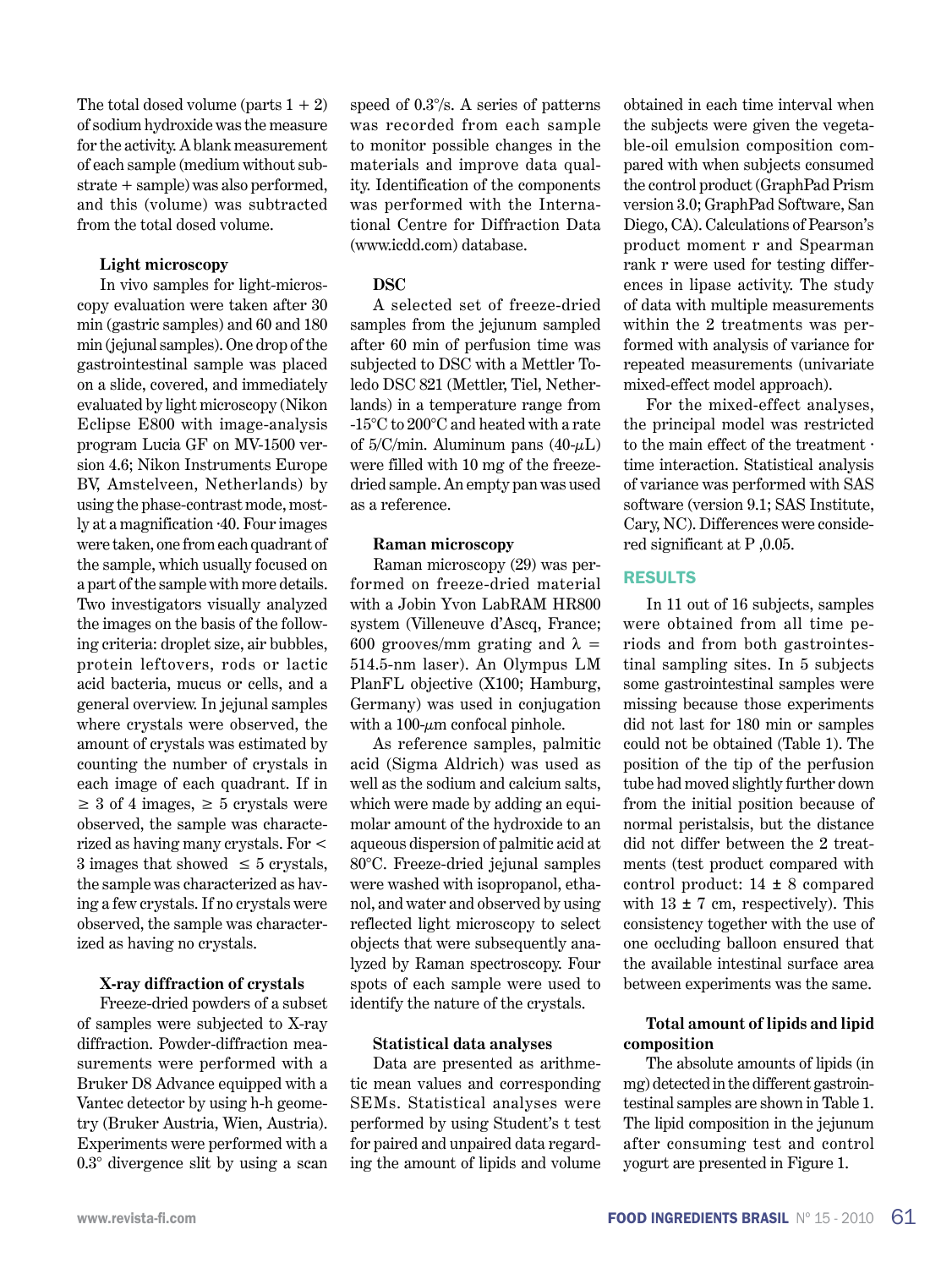| TABLE 1 - ABSOLUTE LIPID VALUES (IN MG) OF THE CONTROL-PRODUCT TREATMENT AND TEST-PRODUCT TREATMENT IN GASTRIC AND JEJUNAL SAMPLES' |                    |                    |                    |                    |                    |                  |                   |                   |                  |                  |                     |                     |  |
|-------------------------------------------------------------------------------------------------------------------------------------|--------------------|--------------------|--------------------|--------------------|--------------------|------------------|-------------------|-------------------|------------------|------------------|---------------------|---------------------|--|
|                                                                                                                                     | TG                 |                    | FFA <sup>2,3</sup> |                    | 1.3 <sub>D</sub> G |                  | 1,2DG             |                   | MG <sub>2</sub>  |                  | Total               |                     |  |
|                                                                                                                                     | Control            | Test               | Control            | Test               | Control            | Test             | Control           | Test              | Control          | <b>Test</b>      | Control             | Test                |  |
| <b>Gastric samples</b><br><b>Time</b>                                                                                               |                    |                    |                    |                    |                    |                  |                   |                   |                  |                  |                     |                     |  |
| $180$ min <sup>4</sup>                                                                                                              | $176.28 \pm 48.65$ | $204.30 \pm 60.74$ | $70.86 \pm 29.65$  | $156.28 \pm 44.16$ | $50.73 \pm 23.42$  | $31.91 \pm 8.32$ | $43.01 \pm 15.39$ | $62.57 \pm 23.05$ | $11.13 \pm 3.38$ | $19.65 \pm 6.34$ | $351.98 \pm 104.72$ | $474.70 \pm 130.72$ |  |
| <b>Jejunal samples</b><br><b>Time</b>                                                                                               |                    |                    |                    |                    |                    |                  |                   |                   |                  |                  |                     |                     |  |
| $30 \text{ min}^5$                                                                                                                  | $0.34 \pm 0.17$    | $0.03 \pm 0.02$    | $20.59 \pm 8.00$   | $127.94 \pm 64.93$ | $2.93 \pm 1.11$    | $10.46 \pm 5.17$ | $0.18 \pm 0.10$   | $0.76 \pm 0.70$   | $2.59 \pm 1.49$  | $12.72 \pm 7.13$ | $26.62 \pm 11.09$   | $151.91 \pm 78.02$  |  |
| $60 \text{ min}^6$                                                                                                                  | $0.10 \pm 0.08$    | $0.09 \pm 0.09$    | $71.29 \pm 23.27$  | $120.82 \pm 39.29$ | $13.41 \pm 3.48$   | $15.87 \pm 5.57$ | $0.16 \pm 0.12$   | $0.96 \pm 0.96$   | $3.01 \pm 1.07$  | $7.59 \pm 4.02$  | $87.97 \pm 27.58$   | $145.32 \pm 44.92$  |  |
| $90$ min <sup>7</sup>                                                                                                               | $0.10 \pm 0.09$    | $0.02 \pm 0.02$    | $31.01 \pm 8.87$   | $72.29 \pm 21.79$  | $7.17 \pm 2.06$    | $7.66 \pm 2.38$  | $0.13 \pm 0.08$   | $0.08 \pm 0.08$   | $1.83 \pm 0.81$  | $2.69 \pm 2.05$  | $40.25 \pm 10.99$   | $82.74 \pm 23.55$   |  |
| $120 \text{ min}^7$                                                                                                                 | $0.09 \pm 0.09$    | $0.04 \pm 0.03$    | $22.21 \pm 7.91$   | $48.99 \pm 21.54$  | $3.62 \pm 0.85$    | $3.36 \pm 0.92$  | $0.03 \pm 0.03$   | $0.03 \pm 0.02$   | $0.35 \pm 0.18$  | $0.12 \pm 0.08$  | $26.29 \pm 8.91$    | $52.53 \pm 21.99$   |  |
| $150$ min $8$                                                                                                                       | $0.03 \pm 0.03$    | $0.00 \pm 0.00$    | $10.38 \pm 5.18$   | $4.91 \pm 2.08$    | $1.13 \pm 0.50$    | $0.47 \pm 0.23$  | $0.01 \pm 0.01$   | $0.00 \pm 0.00$   | $0.24 \pm 0.15$  | $0.01 \pm 0.01$  | $11.79 \pm 5.72$    | $5.39 \pm 2.37$     |  |
| $180 \text{ min}^8$                                                                                                                 | $0.06 \pm 0.05$    | $0.09 \pm 0.08$    | $12.08 \pm 6.26$   | $22.06 \pm 13.49$  | $1.22 \pm 0.57$    | $1.34 \pm 0.56$  | $0.03 \pm 0.03$   | $0.02 \pm 0.02$   | $0.18 \pm 0.14$  | $0.08 \pm 0.07$  | $13.56 \pm 6.82$    | $23.59 \pm 14.37$   |  |
| All values are means 6 SEMs. TG, triacylglyceride; FFA, free fatty acid; DG, diacylglyceride; MG, monoacylglyceride.                |                    |                    |                    |                    |                    |                  |                   |                   |                  |                  |                     |                     |  |

' All values are means 6 SEMs. TG, iras-ylgyceride; FFA, free fatty actic DG, diacylgyceride, MG, monoacylgyceride.<br>' Dontrol-product treatment compared with test-product treatment for gastric samples, P, 0.05 (Student's t

#### **Stomach**

2 3

> Hydrolysis of the lipids started in the stomach, although  $76.2 \pm 7.6\%$ of the lipids in the test product and 70.0 ± 13.8% of the control product remained as triacylglycerides after 30 min. There was no significant difference in gastric triacylglyceride concentrations after 30 min.

> Triacylglycerides continued to be the major component with both treatments up to 180 min (Table 1). There were significantly more mono-



acylglycerides and FFAs with the test product than with the control product ( $P < 0.05$  for both monoacylglycerides and FFAs). The amounts of diacylglycerides (both the 1,3-diacylglyceride and 1,2- diacylglyceride) did not differ between the products.

In total, 8.5 g lipids was infused into the stomach in both treatments out of which 475 ± 131 and 352 ± 105

for the test product and milk fat lipids, respectively. There was no significant difference in the intestinal sample volumes obtained after each treatment. Samples from the test-product treatment contained significantly more FFAs than did the control-product treatment  $(P < 0.05)$ . Diacylglycerides were predominantly in the thermodynamically more

mg of the test and control product, respectively, was recovered in the stomach after 180 min ( $P = 0.07$ ).

The amount of the gastric juice that was retrieved after 180 min was significantly higher for the control product ( $P < 0.05$ ) than for the test product (test product compared with control product: 46.2 ± 12.4 compared with  $75.6 \pm 17.2$  g, respectively).

#### **Proximal jejunum**

Because the sampling of the intes-

stable 1,3-diacylglyceride form. The concentrations of 1,3-diacylglyceride and 1,2-diacylglyceride did not differ between test and control treatments (Table 1). No significant difference in the total amount of monoacylglycerides was obtained between the 2 groups ( $P = 0.09$ ). The amount of triacylglycerides was < 0.1 mg in all jejunal samples except in the control treatment after 30 min, where 0.34 mg of triacylglycerides was detected.

The fatty acid profile was determined in the products before ingestion and in the jejunal samples obtained at 60 min. The latter determination was done in 2 ways: the fatty acid profile of the total lipid composition (triacylglycerides, diacylglycerides, monoacylglycerides, and FFAs) was determined, and the fatty acid profile of only the FFA part of the total lipid composition was determined. The fatty acid profiles are listed in Table 2 as relative compositions. After infusion of the test product, an enrichment of the long-chain saturated fatty acids was seen in the jejunum [especially palmitic acid (16:0)] compared with the starting composition. An even further enrichment of the longchain saturated fatty acid was apparent in the FFA fraction of the lipid composition. The control showed a smaller difference in fatty acid composition compared with the starting product.

#### **Gastric lipase activity**

The gastric lipase activity of gastric fluid showed both intra and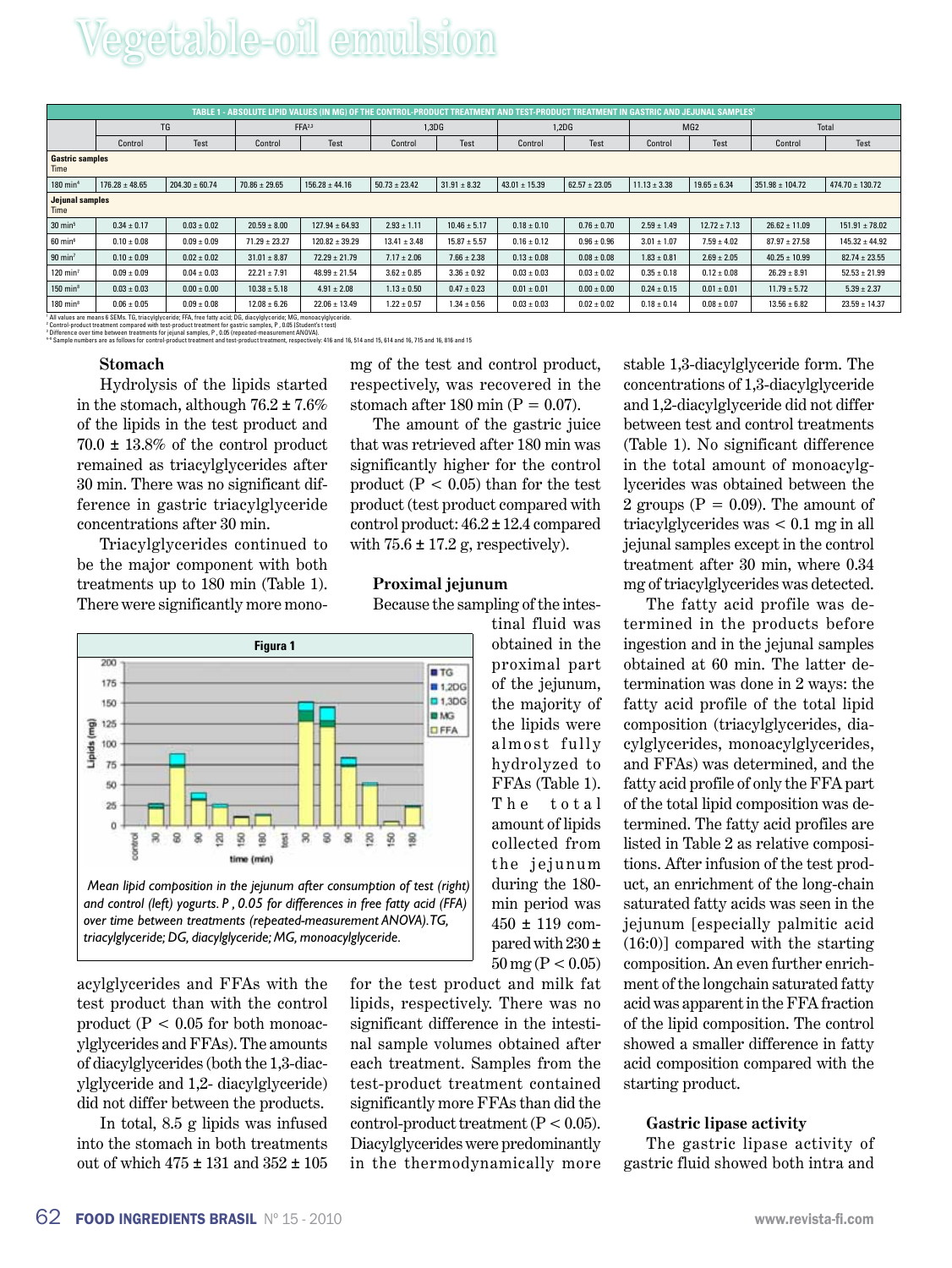**TABLE 2 - Fatty acid profile as relative composition (%) in the test and control products and in the jejunal samples of the control-product and testproduct treatments collected after 60 min1** FA in yogurt $^{2}$   $\begin{array}{|c|}$  FA in jejunum<br>after 60 min FFA in jejunum after 60 min  $<sub>14</sub>$ </sub> Control 21.0  $5.8 \pm 1.7^3$  4.8  $\pm$  0.7 Test  $0.5$   $0.7 + 0.1$   $0.3 + 0.0$  $14:0$ Control 12.8  $8.6 \pm 1.7$  13.3  $\pm 2.9$ Test 1.3  $1.1 \pm 0.1$   $1.3 \pm 0.1$  $16:0$ Control 32.8  $44.0 + 3.2$   $40.2 + 3.4$ Test 44.3  $57.4 \pm 4.9$   $62.2 \pm 4.2$ 16:1 Control 2.0  $1.7 \pm 0.3$  0.0  $\pm$  0.0 Test  $0.2$   $0.7 \pm 0.1$   $0.0 \pm 0.0$  $18:0$ Control 9.9  $14.3 \pm 1.2$  19.0  $\pm 1.5$ Test | 4.3 |  $5.9 \pm 0.5$  |  $7.5 \pm 0.5$ 18:1 Control 18.8  $14.5 + 22$  16.3 + 1.4 Test 38.0  $18.9 \pm 2.7$   $19.0 \pm 1.5$ 18:2 Control 1.5  $7.5 \pm 0.9$  6.4  $\pm 0.7$ Test |  $10.6$  |  $12.0 \pm 1.0$  |  $9.6 \pm 0.6$ 18:3 Control  $\begin{array}{|c|c|c|c|c|c|c|c|} \hline \end{array}$  0.5  $\begin{array}{|c|c|c|c|c|c|c|c|} \hline \end{array}$  0.0 + 0.0 Test  $0.0 \t 0.0 \pm 0.0 \t 0.0 \pm 0.0$  $\overline{<}18$ Control 0.7  $3.1 \pm 0.2$  0.0  $\pm$  0.0 Test  $0.7$   $3.3 \pm 0.3$   $0.0 \pm 0.0$ 

FFA, fatty acid in the free fatty acid fraction;

**FA, fatty acids in the total lipid composition.**<br>of the total lipid composition.<br><sup>2</sup> Measured once. 2 Measured once. 3 Mean 6 SEM (all such values).

interindividual variability. Subjects were divided into 3 groups on the basis of the level of lipase activity as follows: 1) no activity (below the detection limit;  $<$  300  $\mu$ mol -1 . min-1 . g-1; 7 persons), 2) low activity  $(300-1000 \mu \text{mol}$ . min-1. g-1; 4 persons), and 3) high activity  $(1000-5000 \,\mu\text{mol} \cdot \text{min-1} \cdot \text{g-1}; 5 \,\text{per-1})$ sons). No correlation was seen between the initial gastric lipase activity and the rate of lipolysis patterns in any of the 2 treatments. However, the level of lipase activity had limited effects on the relative concentrations of triacylglycerides when measured in the stomach at 30 min. In the group with the highest lipase activity, 70% of triacylglycerides were detected, and in the 2 groups with a lower activity, 80% of triacylglycerides were detected (data not shown).

The pH levels in the stomach were 2–4 in the fasted state before yogurt was given and increased to 4.5 at 30 min and dominated by the pH of yogurt. At 180 min, the pH values had returned to the fasting value of 2–3, and there was no difference between the 2 products.

The pH values of the jejunal samples obtained before infusion of the test product ranged between 5.5 and 6.0 and were within the range previously reported with this technique (30). The pH levels of the jejunal samples increased slightly during the experiment; however, there was no statistical difference in the pH values between the 2 products.

#### **Microstructural analyses**

Microscopic analyses of the yogurt products before ingestion and gastric samples showed no differences. The gastric samples had similar features as the starting material, although the protein aggregates were more broken down.

The majority of the protein aggregates in the jejunal samples had vanished after proteolysis and absorption.

No fat droplets were observed in intestinal samples from the testproduct group.

Instead, an abundance of crystals



*Light-microscopy images of samples drawn from the jejunum after 60 min from the same person at 2 different treatments. A and B: Samples obtained after the test-product treatment that show crystals (arrows). C: Sample obtained after reference treatment that shows no crystals at all and only partly digested protein aggregates. All images are bright field with an original magnification of ·400.*

was observed that were recognizable as high-contrast needle-shaped objects of  $\geq 20 \mu m$  (Figure 2, A and B). In the control-product group, only sporadic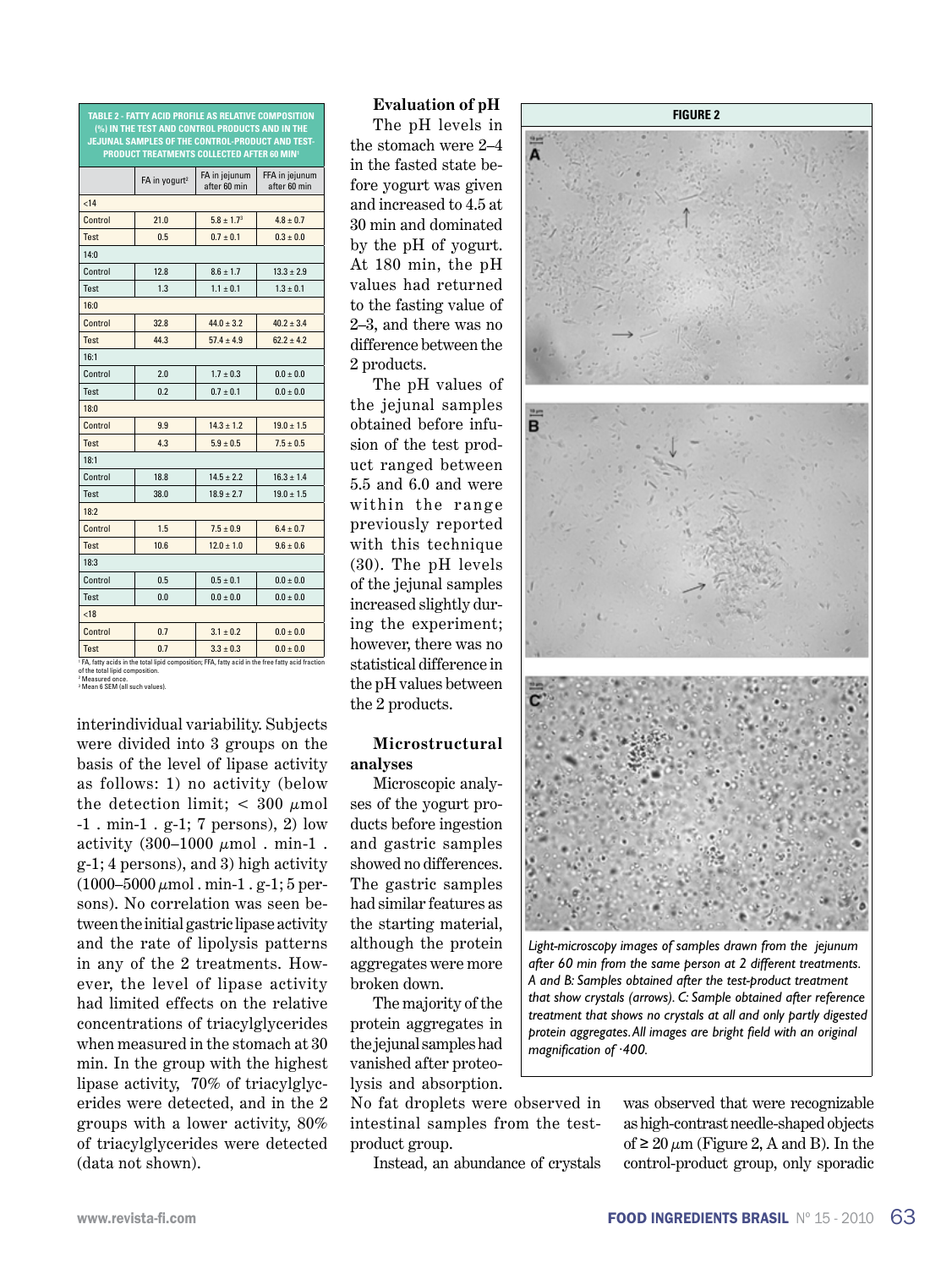| <b>TABLE 3 - SCORING OF NUMBER OF CRYSTALS IN JEJUNAL</b><br><b>SAMPLES COLLECTED</b><br>AT 60 MIN (J60) AND 180 MIN (J180) <sup>1</sup> |                |           |              |                  |   |  |  |  |  |
|------------------------------------------------------------------------------------------------------------------------------------------|----------------|-----------|--------------|------------------|---|--|--|--|--|
|                                                                                                                                          |                | J60       |              | J180             |   |  |  |  |  |
|                                                                                                                                          | $\mathbf{0}$   | $\ddot{}$ | $++$         | $\boldsymbol{0}$ |   |  |  |  |  |
| Control-product treatment                                                                                                                | 9              |           | $\mathbf{0}$ | 11               | 5 |  |  |  |  |
| Test-product treatment                                                                                                                   | $\overline{2}$ |           | 7            | 6                | 3 |  |  |  |  |
| <sup>1</sup> 0, no crystals; +, few crystals; ++, many crystals                                                                          |                |           |              |                  |   |  |  |  |  |

crystals were seen in the intestinal samples (Figure 2C). When the subjects were given the test product, 11 out of 16 subjects had crystals in the intestinal samples and in most cases even many crystals (Table 3). At 180 min, 7 out of 16 intestinal samples contained many crystals (ie, > 5 crystals). In the control product, only a few crystals were seen in some subjects (ie,  $\leq$ , 5 crystals) after 60 and 180 min. These crystals were not seen in the starting products or in the gastric samples.

X-ray diffractograms of freeze-dried material were taken of a subset (test and control products) of jejunal samples collected at 60 min. An example of such an X-ray diffractogram obtained from the test-product treatment is shown in Figure 3. The largest signals could be attributed to sodium chloride  $(2h = 27.3^{\circ}, 31.7^{\circ}, 45.4^{\circ},$ 53.8°, and 56.4°) and the second largest set of signals for potassium chloride  $(2h = 28.2^{\circ}, 40.4^{\circ}, \text{and } 50.1^{\circ}).$ However, during the lightmicroscopy evaluation, the sodium chloride and potassium chloride were still dissolved and, hence, did not appear as crystals.

The other signals mainly represented long-chain saturated fatty acids, such as palmitic acid, characterized by signals at  $2h = 21.5^{\circ}$  and 24°, and the smaller peaks at  $2h = 7^{\circ}, 10^{\circ},$  and  $12.5^{\circ}$ .

These values match literature values (31) and dif-

fer from literature values for sodium or calcium salts of palmitate (also recorded; data not shown).

Dried jejunal samples were also subjected to the DSC, and samples from the test-product treatment showed a single melting signal with a maximum (melting temperature) at 58°C, which was close to the value of pure palmitic acid of 63°C. Sodium palmitate melts at 270°C. Samples from the control treatment showed a single melting signal at a peak temperature of 52°C, which was too low to be attributed to the melting point of palmitic acid alone.

Objects with crystalline features were analyzed with Raman microscopy. An example of the intestinal sample obtained from the test-pro-



*Diffraction pattern recorded from a freeze-dried sample obtained from the jejunum after 60 min for a person who digested the test product. The displayed pattern shows the sum obtained by averaging a series of individual patterns correction for background. The upper graph shows the full diffractogram, and the lower graft shows an enlargement of part of the upper diffractogram* ≤ *30°.*

duct treatment that shows both the reflective-lightmicroscopy image and the Raman spectrum obtained at the indicated spot are presented in Figure 4. This Raman spectrum was compared with recorded reference spectra of palmitic acid and sodium and calcium palmitate and data from the literature (32). From a comparison of the fine details of the spectra, it was concluded that the crystal consisted of palmitic acid and not of palmitate salt.

#### **Discussion**

This study with a validated intestinal perfusion technique generated in-vivo experimental data on digestion and absorption of lipids in the upper gastrointestinal tract

> in humans after intragastric infusion of yogurt that contained a vegetable-oil emulsion or milk fat. The results showed that the total amount of lipids at the jejunal sampling site was significantly higher for the test product that for the control product. These results suggest a slower digestion or reduced intestinal absorption of the lipids from the test product. This finding was not due to gastric lipase activity or gastric emptying, to different lipolysis kinetics induced by different lipid natures or emulsion microstructures, or to differences in the luminal pH.

> In the proximal jejunum the lipids in the 2 test products were hydrolyzed mainly into FFAs, although small amounts of diacylglyceride and monoacylglyceride were still present. To our knowledge, an unexpected and novel finding was the appearance of crystals in the jejunal samples coming from the vegetable-oil emulsion (test product),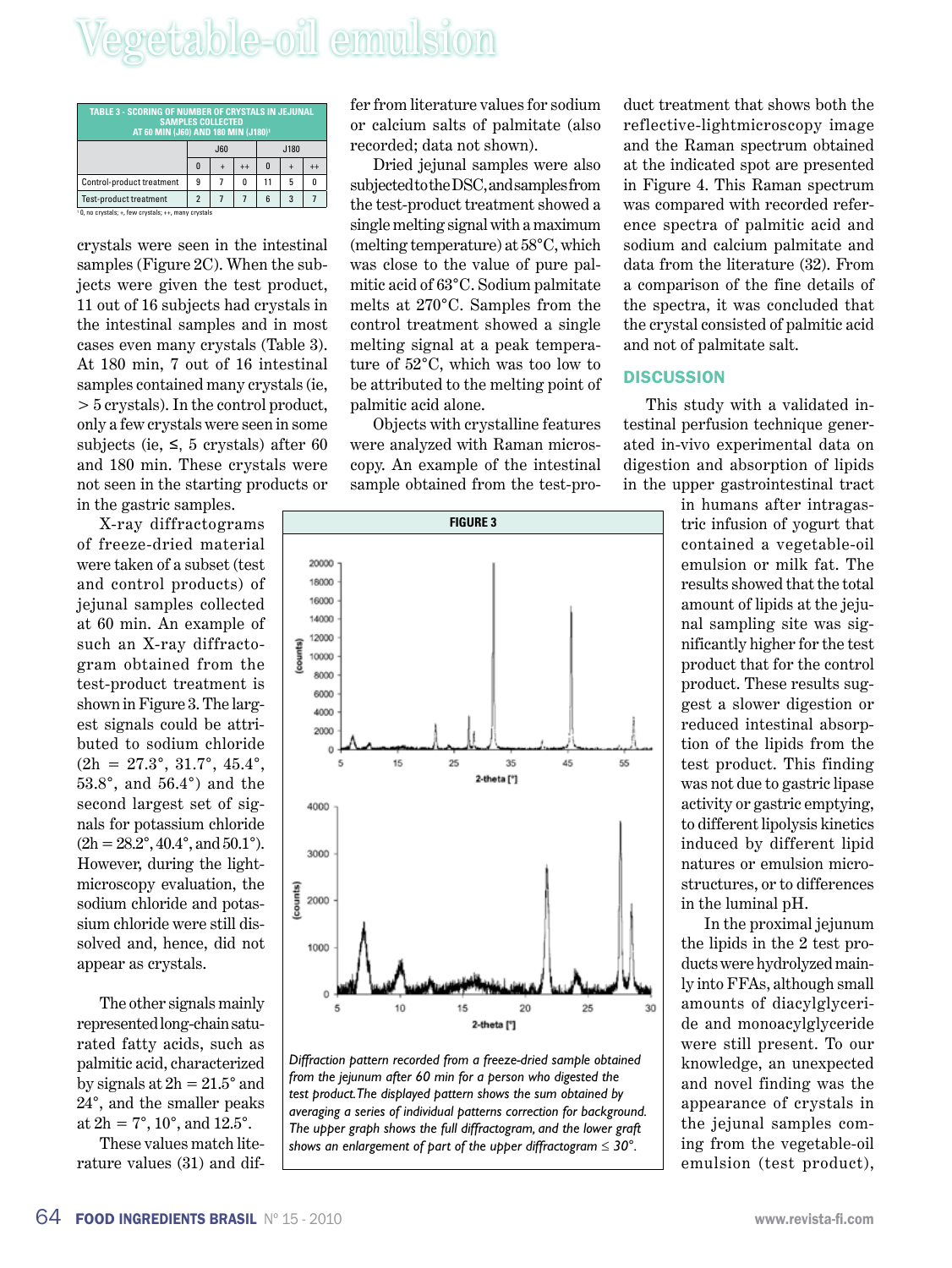

whereas crystals were only rarely seen in intestinal samples from the control product. Crystals could not be observed in the gastric samples.

*the red spot. a.u., arbitrary units.*

Although the amount of fat intake was the same for both product treatments, the higher amount of FFA in the intestinal lumen indicated a slower digestion (lipolysis) or absorption of the lipids with the testproduct treatment. Two explanations that contribute to this difference are as follows: 1) the difference in structure of the triacylglycerides of the 2 test products and 2) the occurrence of crystals observed in the jejunal

mainly palmitic (16:0) and stearic (18:0) acids, were similar for the 2 test products, but the distribution of these fatty acids on the glycerol moiety differed. Palm oil has predominantly longchain saturated fatty acids in the outer positions and unsaturated fatty acids in the middle position, whereas milk fat contains a higher proportion of long-chain saturated fatty acids in the middle position (33). It has been shown that animals and human infants have better gastrointestinal absorption of palmitic and stearic acids when positioned in the middle of the triacylglycerides compared with those in the outer positions (34, 35). However, that relation between lipid structure and intestinal absorption has not been confirmed in human adults. Intestinal absorption of palmitic acid is high in human adults regardless of the position on the glycerol moiety (36, 37). Thus, it is unlikely that the difference of the structure of the triacylglycerides in the test and control products influenced the intestinal absorption rate of longchain saturated fatty acids in this study. A second and more plausible

explanation is that the formation and growth of needleshaped palmitic acid crystals in the jejunal samples could have delayed the absorption of fatty

acids from the intestine.

samples. First, the amount of long-chain saturated fatty acids,

Lipids, and particularly FFAs, that are rich in long-chain saturated fatty acids with a chain length of  $\geq 16$ carbon atoms are the only class of molecules from the digested food constituents that can form crystals at body temperature (33). All other food constituents present in the intestine after consumption of yogurtbased products, such as peptides and carbohydrates, will not form crystals in the aqueous environment of the intestinal lumen at body temperature. The fatty acid analyses showed a relative enrichment of palmitic acid concentrations in the jejunal samples after the test product treatment compared with the concentrations in the starting products. Palmitic and stearic acids and their sodium or calcium soaps form needle-shaped crystals in an aqueous environment (38). It is possible that the crystals are insoluble soaps of long-chain saturated fatty acids at the jejunal pH, as reported previously (39, 40). However, the FFA was observed in the current study in its protonated form (palmitic acid), not as its salt.

In the acidic stomach, crystallization of hydrolyzed palmitic acid might be initiated, but crystals are too small to be observed by light microscopy and will be disguised in the still present fat globules that contain mostly triacylglycerides. Once emptied into the intestine, these invisible crystals could act as nuclei for the newly hydrolyzed palmitic acid. In the samples that were retrieved from the jejunum, the majority of the lipids were hydrolyzed, fat globules were gone, and palmitic acid crystals became visible.

Although the total amount of FFAs in the jejunal samples from the control treatment contained 60% palmitic and stearic acids, crystal formation hardly occurred. The explanation that underlies the crystal formation could be that the test product contained polar fractions of oat oil rich in galactolipids that emulsified the palm oil (41). The control product contained phospholipids in a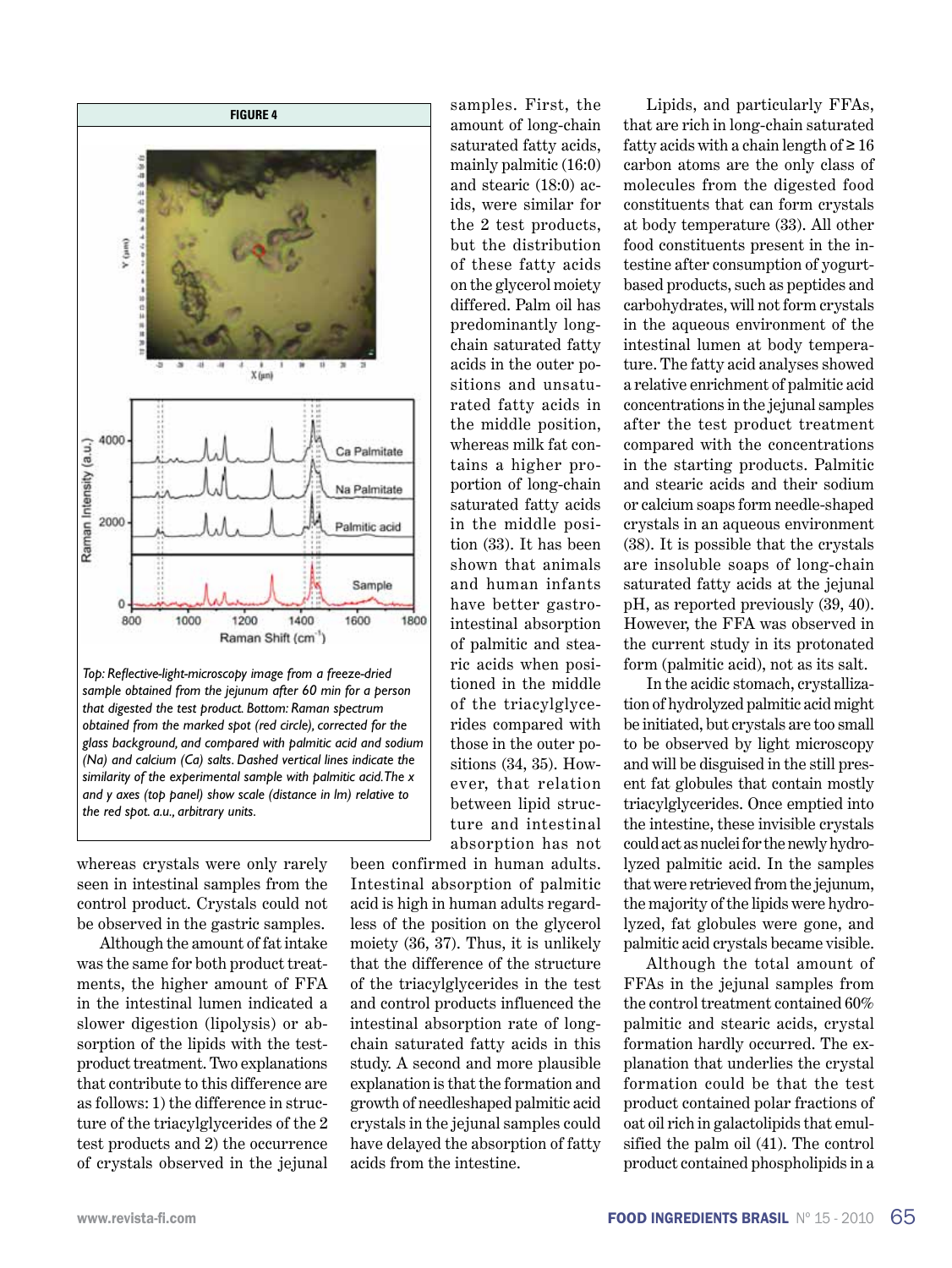much lower amount (relative to the lipid concentration), which was an amount hardly capable of emulsifying the dairy fat.

We propose that galactolipids have a crucial mediating effect on crystal formation, first as a nucleator and later as a growth facilitator for freshly hydrolyzed saturated longchain fatty acids by lipase on the droplet surface. Being concentrated close to the droplet surface, the FFA molecules are promoted to form a regular arrangement with the long saturated tails oriented parallel to each other. It is energetically favorable for the FFA molecules to crystallize, even at 37°C. Galactolipids can form lamellar liquidcrystalline phases in water (42, 43). Thus, by providing a flat interface, galactolipids stimulate the first ordering of newly hydrolyzed long-chain saturated fatty acids. This mechanism is known as template-assisted nucleation (44). When FFA molecules are released, the crystal can grow out of the droplet environment into the water phase. The surfaceactive galactolipids can overcome the unfavorable surface energy of this hydrophobic crystal of saturated FFA growing out of the droplet confinement and the poor wetting of the hydrophobic crystal in the aqueous environment. In the control product, only a limited amount of surfaceactive lipids (as phospholipids) are present to facilitate such a crystal growth. Good emulsifiers can stimulate the formation of needle-shaped lipid crystals in certain lipid compositions that grow from the lipid droplet into the aqueous phase (45).

The occurrence of crystals in the jejunum may alter the conditions for absorption of lipids along the intestine. The molecular solubility of palmitic acid in neutral water is low but not zero [0.72 mg/100 g or 30 lmol/L at 20°C (46)] and is expected to be low in the aqueous phase of the intestinal lumen because the pH is between 6.5 and 7.0. After being

molecularly dissolved in the aqueous phase, dissolution of the hydrophobic palmitic acid into the hydrophobic core of the mixed micelle is favorable. Although the palmitic acid crystals are transported further down the intestine and into the ileum, free palmitic acid is gradually released from the crystals, taken up by the mixed micelles, and transported to the ileal wall. The presence of yet unabsorbed lipids will lead to an activation of the feedback system in the ileum, such as the reduction of gastrointestinal motility and an increase of the release of satiety hormones (12).

In particular, long-chain fatty acids are potent triggers of the ileal brake  $(6, 7, 13)$  and induce satiety  $(6)$ . The results from a previous study (22) with this vegetable-oil emulsion showed a delay in gastrointestinal transit, and the data presented in this study form a hypothesis for a slower digestion or reduced absorption rate as the mechanisms for the observations. A larger part of the intestinal surface area exposed to lipids or the increased exposure of lipids to the ileum could be the explanation behind the suppressive effect on food intake presented in previous studies (16–18).

In the current perfusion study, it was possible to investigate the fate of lipids during the natural digestive route for food, and therefore, this study is different from studies where model emulsions were infused into the ileum (13).

In conclusion, significantly higher amounts of lipids, mainly as FFAs, were observed in the proximal jejunum during 180 min after ingestion of the vegetable-oil emulsion compared with the amounts of lipids observed after ingestion of the control composition.

The FFA appeared as palmitic acid crystals and, hence, caused a reduction of digestion and absorption rates from the small intestine. The crystallization of hydrolyzed

ingested lipids in the gastrointestinal lumen makes it possible that sufficient amounts of lipids may reach the ileum and activate a feedback mechanism, such as an ileal brake. Together, these results form a hypothesis that may explain the increased satiety that has been observed with this vegetable-oil emulsion made of palm oil and oat oil.

We thank all individuals who contributed to this study, in particular, in Uppsala, Lisa Wester, Inger Ohlsson, and Patrik Fridblom for support and, in The Netherlands, Wim Plugge for statistical analysis, Fredoen Valianpour and Robert van den Bos for lipid analysis, Ralf Kleppinger for X-ray diffraction, ChengWei for Raman microscopy, andWim Saris and Gertjan Smolders for valuable discussions.

The authors' responsibilities were as follows - LK, DJPCK, HF, AV, and AS: conducted the experiments and analyzed data; DJPCK, AV, and AS: provided essential material and databases; DJPCK and AS: performed statistical analysis; HF: wrote the first draft of the manuscript; LK: was the principal investigator and had primary responsibility for the final content of the manuscript; and all authors: participated in the design of the research and made major contributions to the manuscript (especially HL, AS, and AV). DJPCK, AV, and AS are employees of DSM Food Specialties BV. LK, HF, and HL reported no conflicts of interest.

*Lars Knutson, Damiet JPC Koenders, Helle Fridblom, Annika Viberg, Arjen Sein, and Hans Lennernäs - Departments of Surgical Sciences (LK and HF) and Pharmacy (HL), Uppsala University, Uppsala, Sweden, and the DSM Food Specialties BV, Delft, Netherlands (DJPCK, AV, and AS). Supported by DSM Food Specialties BV, the maker of Fabuless, after the approval of Uppsala University.*



*www.dsm.com*